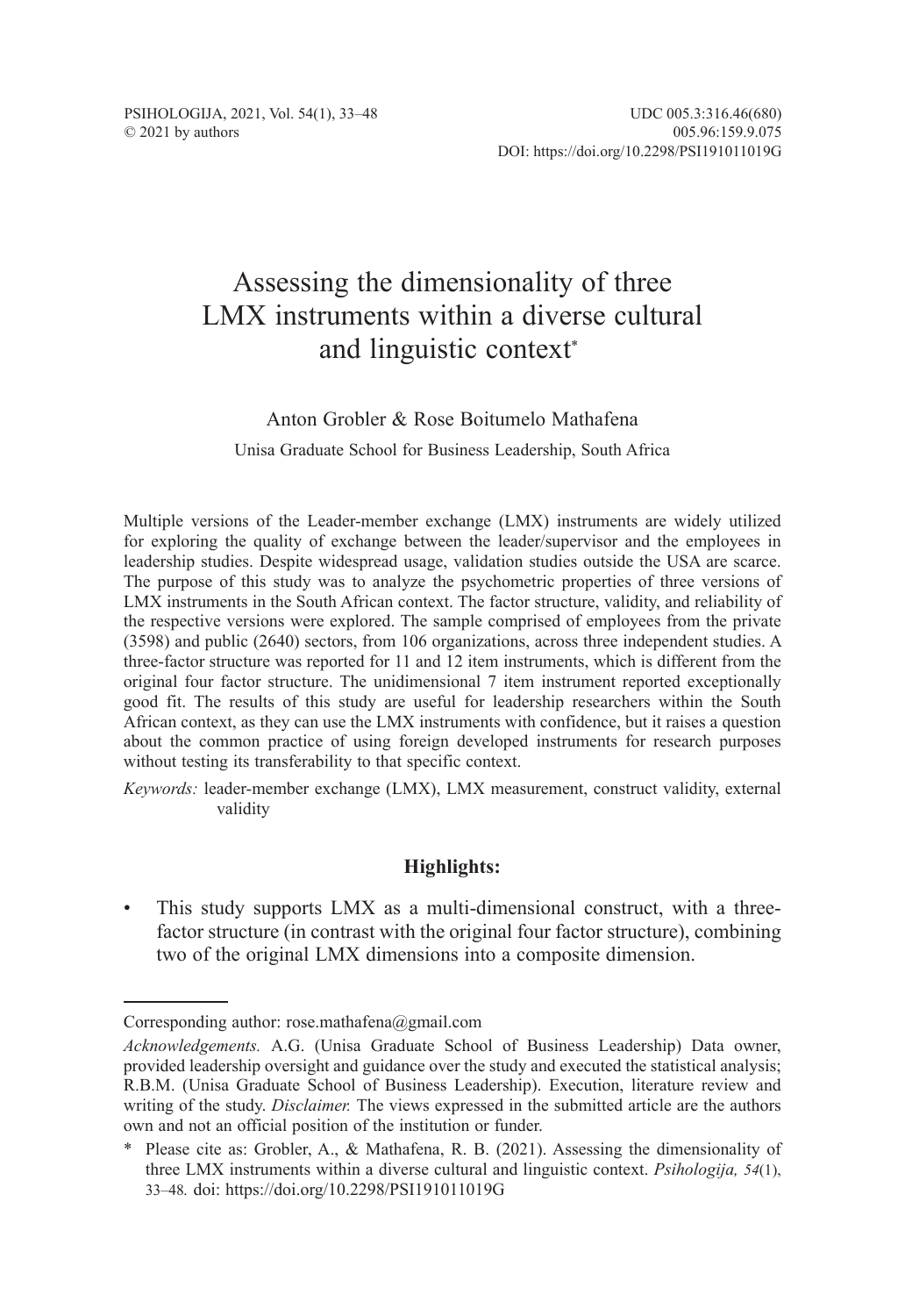#### ASSESSING THE DIMENSIONALITY OF THREE LMX INSTRUMENTS WITHIN 34 A DIVERSE CULTURAL AND LINGUISTIC CONTEXT

- Validity, reliability, and transferability of the 7 item, 11 item, and 12 item instruments were established within the South African context.
- Although the 11 and 12 item instruments are similar (except for the addition of one item), the combination of the composite dimensions differs.
- Validation processes are needed when organisational research is conducted, particularly for multi-dimensional constructs especially when the respondents do not have English as their first language.

Leader-member exchange (LMX) has been defined by researchers as the quality of exchange between the supervisor and an employee (Dansereau et al., 1975; Graen & Cashman, 1975; Graen & Scandura, 1987). The quality of LMX has both organisational, team, and employee behaviour and performance implications. The benefits of healthy LMX are thought to include workplace creativity (Volmer et al., 2011), job satisfaction, performance, and wellbeing (Volmer et al., 2011). A study conducted by Martin et al. (2016) found LMX to have a positive impact on task performance, organizational citizenship behaviour, and these positive outcomes are mediated by trust, job satisfaction, and empowerment. Additionally, quality LMX was found to mitigate counterproductive work behaviours (Schriesheim et al., 1999). The findings of Gu et al. (2015) reported LMX to provide a mechanism for the acting out of moral leadership in organisations. Walumbwa et al. (2011) showed similar results where ethical leadership positively correlated with LMX, while various scholars, including Howell and Hall-Merenda (1999) as well as Wang et al. (2005) reported a direct relationship between LMX and transformational leadership. Stewart and Heather (2012) also reported a strong positive relationship between LMX and authentic leadership, a finding that is empirically supported by Wang et al. (2012). For the purpose of this study, authentic, ethical, and transformational leadership are regarded as hypothesized cognate constructs to LMX in order to assess the external validity of the LMX instruments. The study was conducted due to the importance of healthy leader member exchanges in organisations (Jing-Zhou & Wen-Xia, 2011), and more specifically in the South African context, that is going through socio-political as well as institutional transformation, accentuating the good employer and employee relations.

South African organisations can potentially benefit from studying LMX both empirically and theoretically, whilst considering the unique, dynamic and diverse cultural, and linguistic elements of the population. English research instruments are mainly used to study organisational phenomena, due to their availability and ease of use across the diverse population. It is important to mention that close to 75% of the population does not speak English as their first language, but English has been declared as the official language in South Africa and is taught as a compulsory subject in all schools.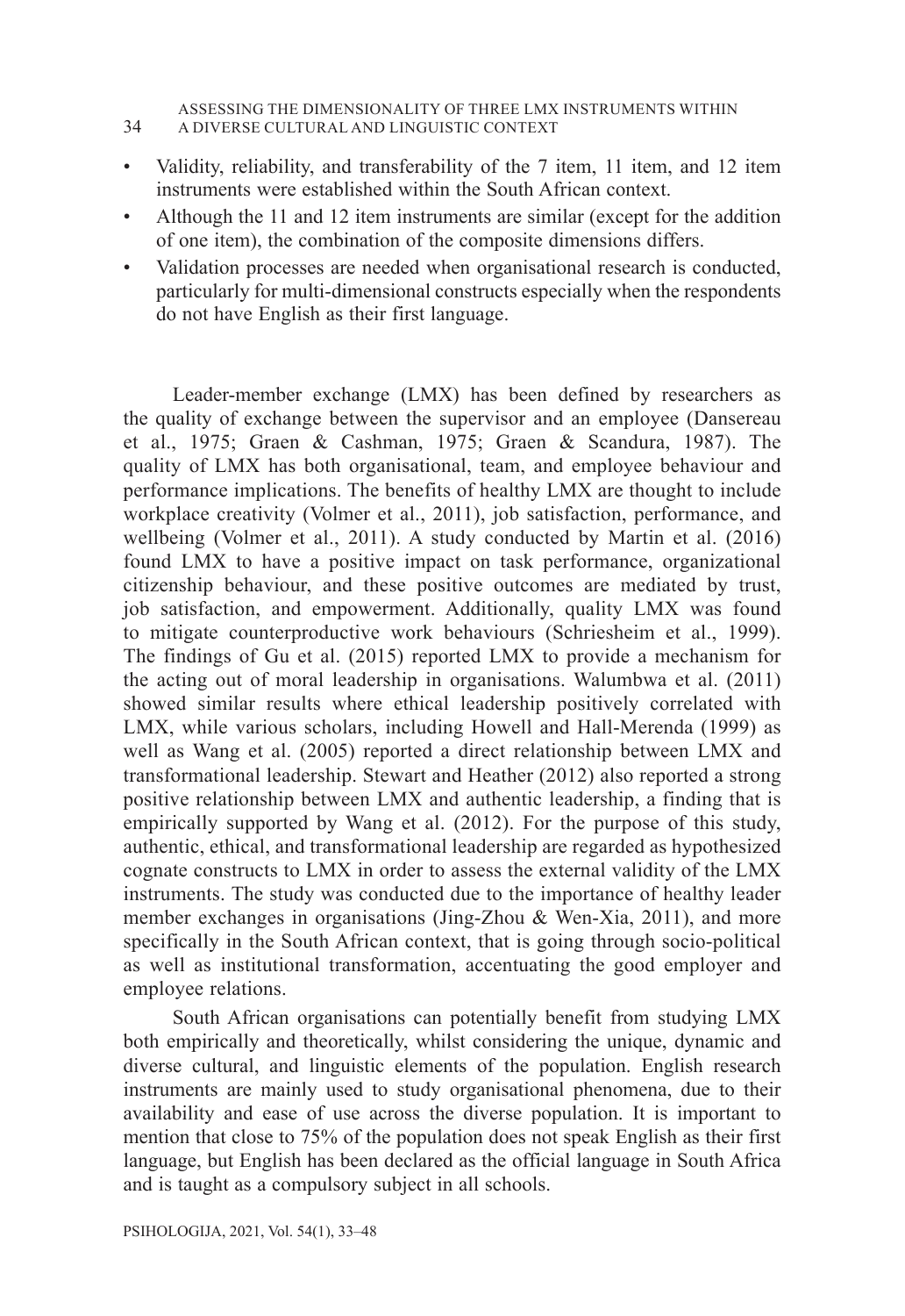Hofstede (2011) asserts that culture distinguishes one group from another, be it at a national or organisational level. Lee et al. (2014) argue that organisational interventions and leadership approaches need to consider the contextual and cultural values within which they operate. Their study, conducted in Korea, highlighted a need for a customised approach to LMX due to a prevalence of collectivism, which is opposite to the predominantly individualistic Western values. Furthermore, their results suggest country specific values such as power distance, gender roles, individualism, and collectivism have leadership implications, more specifically to perceiving the quality of LMX. Similarly, Rockstuhl et al. (2012) found that LMX in predominantly Western, individualistic cultures influences employee behavioural outcomes such as organisational citizenship, work engagement and commitment strongly. Whereas in the Eastern contexts with predominant vertical collectivist cultures (similar to South Africa), the quality of LMX remains important, but employee behaviours are significantly influenced by communal values, collective interests, and work obligations. Uhl-Bien et al. (2014) argue that LMX focus on a horizontal exchange, however the supervisor is the primary driver of the direction of the relationship. Culturally and linguistically South Africa seems to have characteristics of being socially, relationally, and collectivistically oriented, through being communal and placing emphasis on the interests of others in a collective sense (Wojciszke et al., 2009). Van der Colff (2003) raises questions as to whether there is harmony or conflict between African and Western notions of what leadership is, and how African cultural values such as Ubuntu "humanness" can be integrated into organisational practices. The theory, development, and validation of LMX has been conducted mostly in Western settings, and it is prudent to question its validity and applicability in Africa, and more specifically in the South African settings. Abdallah-Pretceille (2006) asserts that cultures need to be contextualised based on social, political, and communication realities in order to allow for both diversity and plurality.

LMX has been studied in South Africa, specifically in terms of the relationship between LMX and organisational behavioural and performance outcomes but mainly with instruments that were not tested and validated for the South African context. Els et al. (2016) reported LMX to have a strong link with work engagement, and the organisational support for strengths usage. Radstaak and Hennes (2017) also found LMX to have a relationship with job engagement, mediated by social job resources and challenging job demands. Milner et al. (2007) examined the quality of relationship between LMX in relations to gender in South African organisations, and gender was found to be central in workplace social exchanges and organisational dynamics. Despite a fair amount of studies being conducted on LMX in South Africa, studies providing evidence of the applicability and transferability of the LMX measurements to the South Africa's unique settings are still limited. The validation of LMX measurement(s) will enable the accurate measurement of the construct, to be used with confidence to predict organisational and employee performance and behavioural outcomes.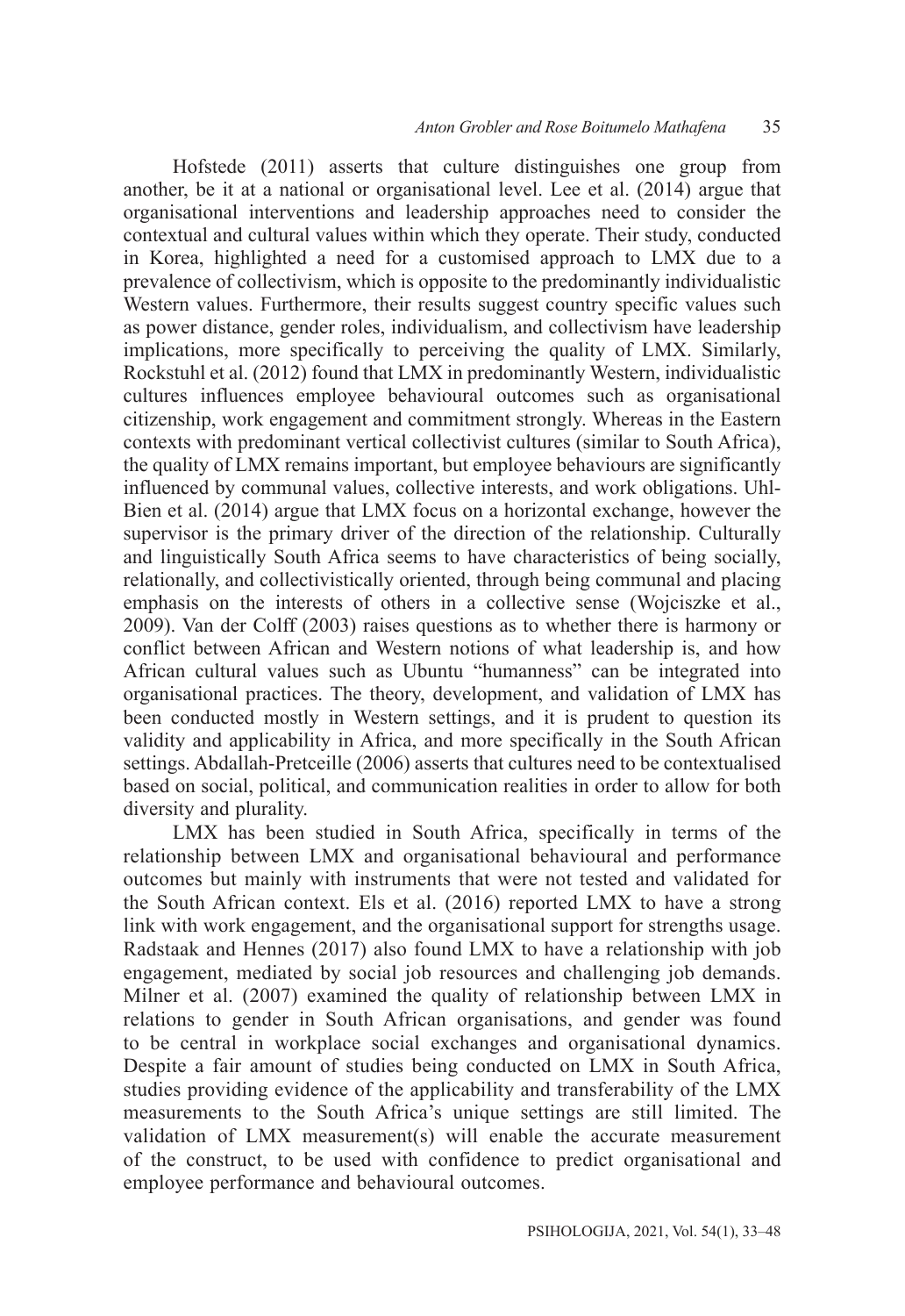ASSESSING THE DIMENSIONALITY OF THREE LMX INSTRUMENTS WITHIN 36 A DIVERSE CULTURAL AND LINGUISTIC CONTEXT

### **Defining and Measuring LMX**

The theory of LMX initially conceptualised by Dansereau et al. (1975) through the exploratory research approach, was built upon the concepts relating to the quality of exchange between the supervisor and the employee, by applying the social exchange theory (Graen & Cashman, 1975; Liden & Maslyn, 1998). Additional conceptual underpinnings were proposed as the dimensions of LMX and consisted of mutual Affect, Contribution, and Loyalty (Graen & Scandura, 1987). The concept of Professional Respect was suggested later as a fourth dimension (Liden & Maslyn, 1998). Based on the work of Graenand Uhl-Bien (1995) a seven item (LMX7), and unidimensional scale was developed, and the 11 item multi-dimensional scale (LMX11) through the work of Dansereau et al. (1975) and Graen et al. (1987), who proposed a similar, 12-item scale (LMX12) (with one additional item). To date numerous and varying measurements of LMX have been developed to meet specific research purposes, such as the assessment of LMX from both the employee and supervisor perspectives (Greguras & Ford, 2006). The work of Dienesch and Liden (1986) supported the notion of multidimensionality of the LMX measurement, in contrast with the unidimensional seven-item scale. In terms of capturing the scope and nature of LMX, the dimensions of Affect, Loyalty, Contribution, as well as Professional Respect are suggested as the modes of exchange (social) and currencies between the supervisor and the employee (Greguras & Ford, 2006). The dimension of Contribution pertains to the perception of quality, degree, work effort, and a performance input contributed by each member as far as task outputs are concerned (Stephan et al., 1997). The employee would typically perform the delegated task, while the supervisor evaluates the quality of performance (Anitha, 2014). The quality of exchange develops when performance outputs are perceived to be good by the supervisor, and in exchange the employee receives support in the form of resources such as budget, information, developmental opportunities, and the allocation of challenging and interesting work. These resources typically support and enhances work performance (Liden & Maslyn, 1998), which motivates and drives the employee towards improved performance. Loyalty is the second dimension of the scale which gauges the extent of Loyalty, faithfulness, and support between the supervisor and the employee. Wong et al. (2002) found Loyalty to impact significantly on organisational citizenship behaviour and performance, while trust mediates Loyalty and interactional justice. Employees who are perceived to be loyal will be delegated tasks which require autonomy, participation in decision making, and independence as a reward. Loyalty is important in the development of sustainable of the work relationships. The Affect dimension is concerned with the extent of interpersonal liking, friendship and shared affection (Abosag & Naudé, 2014) within the dyad. The pair simply enjoy interpersonal interactions, within and through the work context. Hawke and Heffernan (2006) argue that interpersonal liking in the work place is important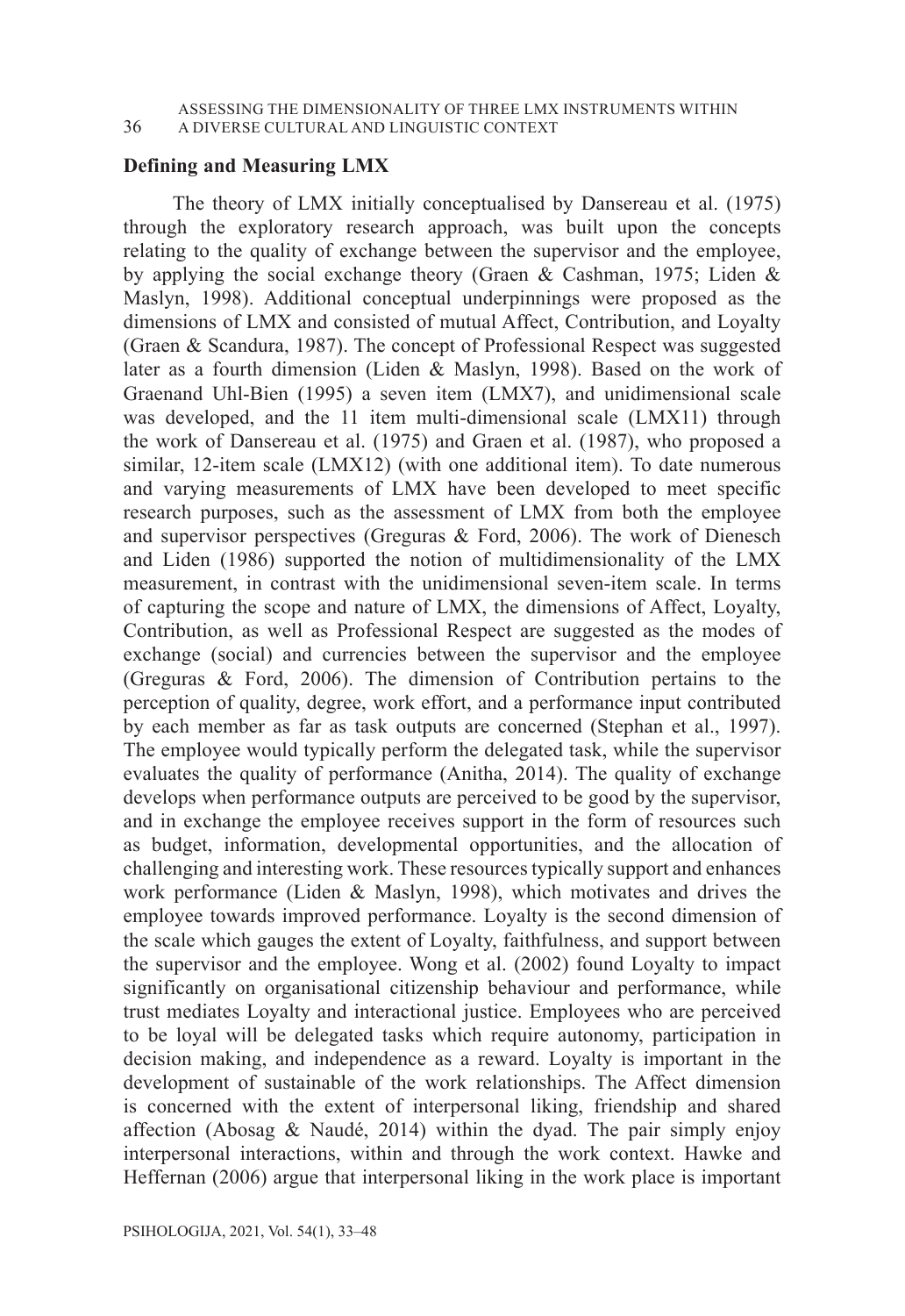for maintaining and improving performance and staff satisfaction. According to Wojciszke et al. (2009) being affective includes admiration, communion, and holding an attitude of interest in the care and wellbeing of the other. The fourth dimension is about the professional competence, which entails knowledge, skills and experience that the employee, and/or manager has acquired in their respective careers and profession, and to build a credible reputation (Wolfram et al., 2007). Therefore, Professional Respect is the acknowledgement and the recognition of another's competence and expertise be it the supervisor and/or employee (Sin et al., 2009).

# **Purpose and Aims**

Evidently, most validation studies on LMX have been conducted mainly utilising Western populations and samples, and often samples that are homogeneous, e.g., specific occupational categories and post graduate students (more specifically MBA students). This study is conducted in response to a call for the development and validation of measurements within a diverse multilingual and multi-cultural contexts. This is deemed necessary since the majority of the South African population does not speak English as a first language, which might influence their ability to differentiate between the finer nuances of the items.

Firstly, the study attempts to empirically test whether the operationalization of the measurement of LMX in South Africa's organisational environment, differs from that of Western conventions. This will be done from an etic stance, thus assessing the current instruments, without any adaptations of the items or the exploration of what LMX entails within the South African context (from an emic stance). The rationale for this is inspired by the claims by various scholars that cultures and nationalities differ in how they perceive, interpret, and understand LMX, while considering the dimensions of Affect, Loyalty, Contribution, as well as Professional Respect. As a result, the instrument(s) will be assessed in terms of their potential to measure the intended characteristics accurately and consistently, taking into consideration the varying settings in which they have been developed and validated. Secondly the study intends to explore whether LMX is appropriately characterised in the South African context as being unidimensional through the 7-item instrument (LMX7), or a multidimensional construct through both the 11 (LMX11) and 12 (LMX12) items instruments. The aim and contribution of this study are thus to assess the appropriateness of the practice to simply use instruments (such as the LMX instruments, but many other as well) developed and validated within another context (in this instance, three versions of LMX instruments), without assessing its scientific properties within their context. A further aim and contribution are to provide South Africa's organisational and leadership scholars with validated instruments to measure LMX in an accurate and credible way.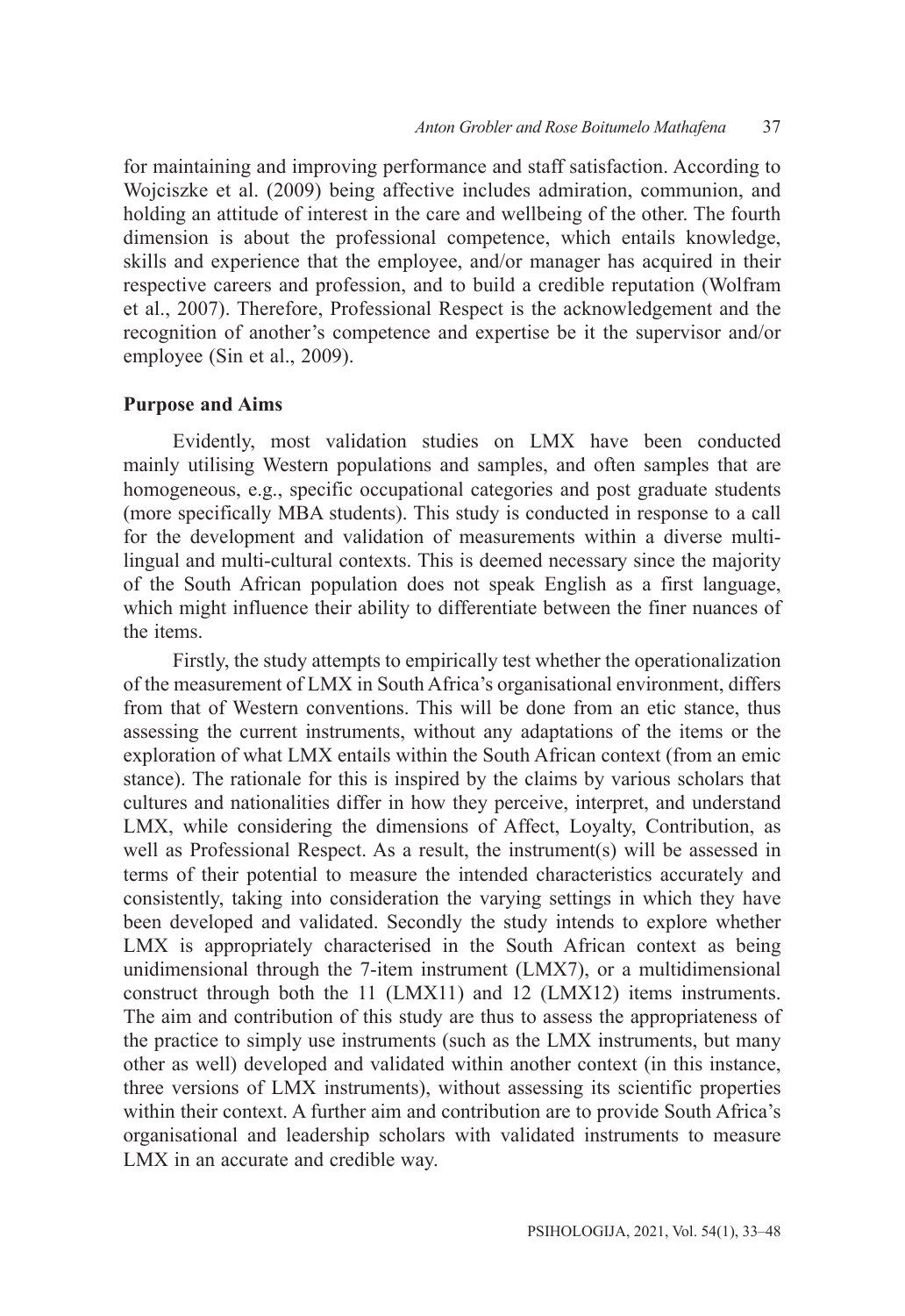### **Method**

### **Participants and Procedure**

This study is based on three separate studies, independent of each other over a threeyear period, and referred to as Study**<sup>1</sup>** , Study**<sup>2</sup>** , and Study**<sup>3</sup>** . Sixty employees were sampled in each of the 106 organisations that participated in the study. Due to the fact that the sampling of respondents was mainly based on their accessibility and availability, the sampling method can be regarded as a convenience sample. The fieldwork was conducted by 106 co-researchers working on a larger project. Ethical clearance for all three the studies were granted by the institution's Research Ethics Committee, which includes the permission by the participating organisations, as well as all the respondents.

The number of respondents per study and sector, the gender representation, as well as the mean age and tenure per study are reported in Table 1.

|             |                                     | Study <sup><math>1</math></sup> |               | Study <sup>2</sup> |      | Study $3$        |               | Combined         |       |
|-------------|-------------------------------------|---------------------------------|---------------|--------------------|------|------------------|---------------|------------------|-------|
|             |                                     | $\boldsymbol{n}$                | $\frac{0}{0}$ | $\boldsymbol{n}$   |      | $\boldsymbol{n}$ | $\frac{0}{0}$ | $\boldsymbol{n}$ |       |
| Sector      | Private                             | 1436                            | 72.7          | 992                | 56.0 | 1170             | 47.0          | 3598             | 57.7  |
|             | Public                              | 539                             | 27.3          | 779                | 44.0 | 1322             | 53.0          | 2640             | 42.3  |
| Gender      | Male                                | 1038                            | 52.0          | 924                | 52.9 | 1140             | 49.6          | 3102             | 51.6  |
|             | Female                              | 930                             | 48.0          | 824                | 47.1 | 1160             | 50.4          | 2914             | 48.4  |
|             | Management                          | 678                             | 34.2          | 600                | 34.2 | 822              | 33.5          | 2100             | 34.0  |
| Position    | Non-<br>management                  | 1307                            | 65.8          | 1154               | 65.8 | 1633             | 66.5          | 4094             | 66.0  |
|             | English                             | 478                             | 24.0          | 313                | 18.0 | 425              | 17.1          | 1216             | 20.25 |
| Language    | Non-English                         | 1509                            | 76.0          | 1444               | 82.0 | 2059             | 82.9          | 5012             | 79.75 |
|             | $\leq$ Grade 12                     | 80                              | 4.0           | 67                 | 3.8  | 79               | 3.2           | 226              | 3.65  |
|             | Grade 12                            | 517                             | 26.0          | 318                | 18.2 | 504              | 20.4          | 1339             | 21.62 |
| Education   | 1 <sup>st</sup> degree /<br>diploma | 834                             | 42.0          | 805                | 46.1 | 988              | 40.0          | 2627             | 43.43 |
|             | Higher degree<br>/ diploma          | 556                             | 28.0          | 557                | 31.9 | 887              | 35.9          | 2000             | 32.30 |
| Mean age    |                                     | 38.03                           |               | 38.40              |      | 38.68            |               | 38.36            |       |
|             |                                     | $(SD = 9.63)$                   |               | $(SD = 9.53)$      |      | $(SD = 9.26)$    |               | $(SD = 9.35)$    |       |
| Mean tenure |                                     | 8.80 years                      |               | 8.83 years         |      | 8.62 years       |               | 8.72 years       |       |
|             |                                     | $(SD = 8.01)$                   |               | $(SD = 7.65)$      |      | $(SD = 7.39)$    |               | $(SD = 8.11)$    |       |

#### **Table 1**

*Characteristics of the Sample* (*N* = 6238)

Organisations in both the private as well as the public sector have participated in the studies, with the private sector being somewhat better represented (57.7%), which is a true reflection of the South African sectoral composition. The mean age of the combined sample was 38.36 years  $(SD = 9.35)$ , and the mean tenure in the specific organisation was 8.72 years  $(SD = 8.11)$ . Modest differences were detected in terms of age and tenure across the three studies. Males were slightly better represented in the combined sample with 51.6%, like Study**<sup>1</sup>** (52%) and Study**<sup>2</sup>** (52.9%). However, females were better represented in Study**<sup>2</sup>** with 50.4%. Language is regarded to be an important aspect of this study, and it is therefore deemed necessary to report the language and educational demographics of the sample. The majority of the sample (79.25%) has reported that one of the 11 official South African languages, other than English is their first language. Close to 97% of respondents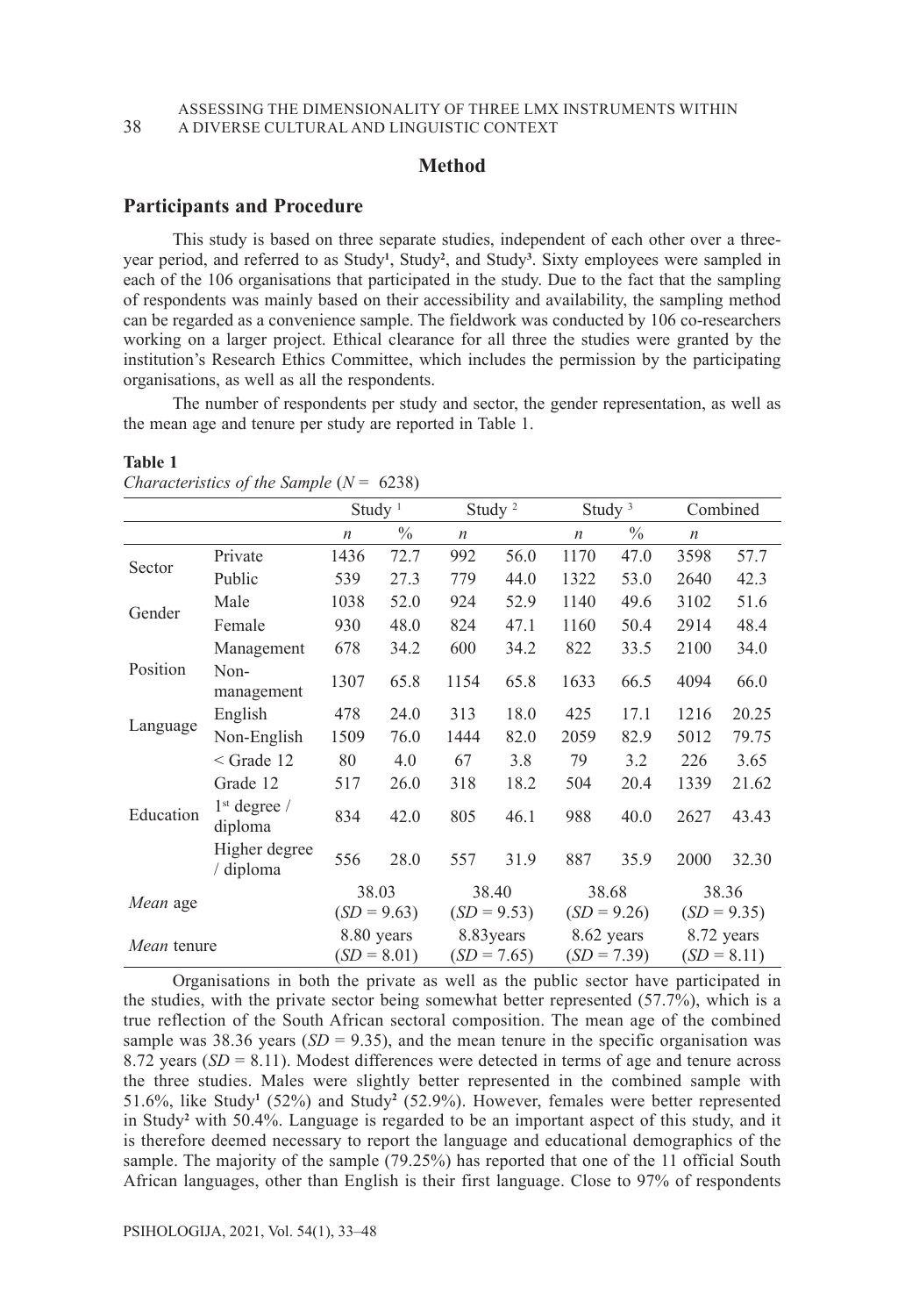of the overall sample (like the three independent studies) have a highest educational level of Grade 12 or higher, which is an indication that, although English is not the majority's first language, they are well versed in English. It is important to mention that English is a compulsory subject in the South African schools, and that it is the official language of the country, also in all organisational settings.

Ethical clearances for all three studies were granted by the institution's Research Ethics Committee, which includes the permission by the participating organisations, as well as all the respondents.

### **Measures**

It is important to note that no adaptation of any of the instruments took place. The study is therefore regarded as an etic study, by analysing the instruments, as found in the academic public domain, as is. Three versions of LMX measures were used. The version used in Study**1** was the unidimensional LMX7 by Graen and Uhl-Bien (1995). The instrument uses a differentiated 5-point scale, ranging from Rarely, Occasionally, Sometimes, Fairly often and Very often for items like "Do you know where you stand with your supervisor (follower)". Items like "How well does your supervisor (follower) recognize your potential?" are responded to on a scale ranging from *Not at all, A little, Moderately, Mostly to Fully.* The Cronbach alpha coefficient claimed by the developers of this unidimensional instrument, ranges between .80 and .90.

In Study**<sup>2</sup>** , the LMX11 version was used, developed by Liden and Maslyn (1998). The instrument is multi-dimensional, with Affect-, Loyalty and Contribution and Professional Respect as dimensions/factors. Typical items of the four factors are "I like my supervisor very much as a person"; "My supervisor would defend me to others in the organisation if I made an honest mistake"; "I do work for my supervisor that goes beyond what is specified in my job description", and "I am impressed with my supervisor's knowledge of his/her job", respectively. Cronbach alpha coefficients of .90, .78, .59, .89 were reported for the respective factors by Liden and Maslyn (1998).

Finally, in Study<sup>3</sup> the LMX12 version, was used. This version is exactly the same as the LMX11, but with the addition of one item to the Contribution factor. This added item reads "I do not mind working my hardest for my supervisor". Liden and Maslyn (1998) reported Cronbach's alpha coefficients of .90, .78, .60, and .92 for their student sample and .90, .74, .57, and .89 for their organisational sample across the four factors respectively. Similarly, Greguras, and Ford (2006) reported reliabilities of .90, .84, .75, and .93.

In order to examine external validity of the instruments, additional measurements were conducted. These leadership constructs were included in the analysis based on its hypothesised and empirically proven relationship with LMX. These cognate leadership constructs were measured by instruments all with Cronbach alpha coefficients of .70 and above, were included in this study to assesses the LMX instruments' external validity: *Authentic leadership* (by Walumbwa, Avolio, Gardner, Wernsing, & Peterson, 2008), *Transformational leadership* (by Podsakoff, MacKenzie, Moorman, & Fetter, 1990), and *Effective change leadership* (Isaacs & Grobler, in press).

### **Data Processing**

The analysis was conducted with Statistical Package for the Social Sciences (SPSS) version 25 for the descriptive and correlational statistics as well as the Exploratory Factor Analysis (EFA). The Analysis of a Moment Structures (AMOS) version 25 was used for the Confirmatory Factor Analysis (CFA) (IBM, 2017).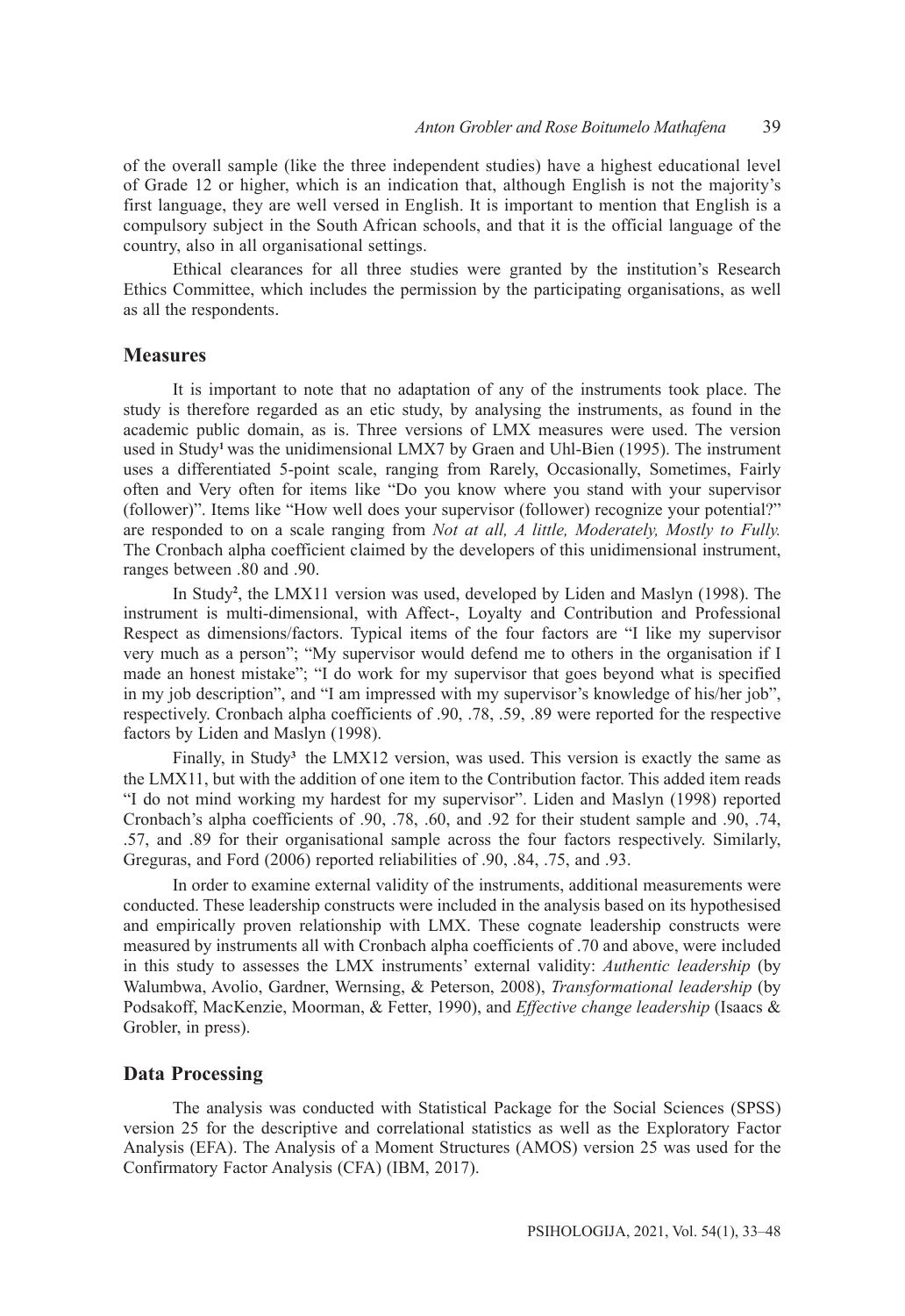### **Results**

### **Exploratory Factor Analysis**

The dimensionality and the factorial structure of each of the versions of the instruments were explored. The Kaiser-Meyer-Olkin measure yielded values of .92, .90, and .91 for Studies 1, 2, and 3 respectively, exceeding the critical value of .60 (Tabachnick & Fidell, 2007); the Chi-square values were significant and smaller than .001. The EFA conducted with Promax rotation supported a one-factor solution for LMX7, with 63% of the variance explained, exceeding the values reported by Meyers et al. (2013) of 50%. The LMX11 and LMX12 instruments yielded threefactor solutions, explaining 73% and 72% of the variance respectively, corroborated by both the Cattell's scree plots and Monte Carlo parallel analysis. Importantly the communalities for all three instruments are high and all above .50. The pattern matrix (Promax rotation) indicated that all the original items load on the extracted and retained factors of both the LMX11 and LMX12 instruments, but within a different structural permutation. The original LMX factor called Contribution, consisting of two and three items in the LMX11 and LMX12 versions respectively, remained a factor on its own in both studies. Interestingly, the Affect factor combines with another (but different) factor in each of the studies. It is important to note that the original Affect and Professional Respect factors formed a combined factor in the LMX11 instrument, whilst Affect and Loyalty combined in the LMX12 version (resulting in a sum total of six items). Both these composite factors explained approximately 52% of the variance in LMX.

The descriptive statistics as well as the internal consistency (Cronbach alpha), an initial assessment of convergent and discriminant validity on item level of the unidimensional LMX7 (Study**<sup>1</sup>** ) and the three-factors of the LMX11and LMX12 versions (Study**2** and Study**3** respectively) are reported in Table 2.

#### **Table 2**

|                 | Study <sup>1</sup> LMX7 | Study <sup>2</sup> LMX11 |        |        |        | Study <sup>3</sup> LMX12 |       |           |        |
|-----------------|-------------------------|--------------------------|--------|--------|--------|--------------------------|-------|-----------|--------|
|                 | One-factor              | Three-factor solution    |        |        |        | Three-factor solution    |       |           |        |
|                 | solution                | A&PR                     |        | C      | Tot    | A&L                      | C     | <b>PR</b> | Tot    |
| Mean            | 3.56                    | 3.75                     | 3.46   | 3.98   | 3.73   | 3.56                     | 4.04  | 3.93      | 3.77   |
| <i>SD</i>       | .84                     | .82                      | .87    | .80    | .69    | .89                      | .84   | 1.02      | .78    |
| <b>Skewness</b> | $-.59$                  | $-.62$                   | $-.50$ | $-.73$ | $-.63$ | $-.45$                   | $-93$ | $-.95$    | $-.54$ |
| Kurtosis        | $-.03$                  | .22                      | .25    | .53    | .51    | $-.12$                   | .97   | .49       | .18    |
| A               | .90                     | .91                      | .83    | .65    | $.90*$ | .89                      | .77   | .91       | $.92*$ |
| CR              | .92                     | .92                      | .87    | .85    | $.96*$ | .89                      | .86   | .92       | $.97*$ |
| <b>AVE</b>      | .63                     | .65                      | .69    | .74    | $.68*$ | .59                      | .64   | .79       | $.70*$ |
| <b>MSV</b>      | .45                     | .67                      | .52    | .24    | $.67*$ | .53                      | .31   | .59       | $.49*$ |
| <b>ASV</b>      | .31                     | .41                      | .22    | .24    | $.22*$ | .34                      | .28   | .42       | $.24*$ |

*Descriptive Statistics, Cronbach's Alpha, Convergent and Discriminant Validity of the Factors Retained in the Three Independent Studies*

*Note*. LMX7 = 7-item instrument; LMX11 = 11-item instrument; LMX12 = 12-item instrument; A&PR = Affect & Professional Respect; L = Loyalty; C = Contribution;  $A &L = A$  ffect & Loyalty; PR = Professional Respect, and Tot = Total.

\* for future reference should LMX be regarded and used as a unidimensional construct.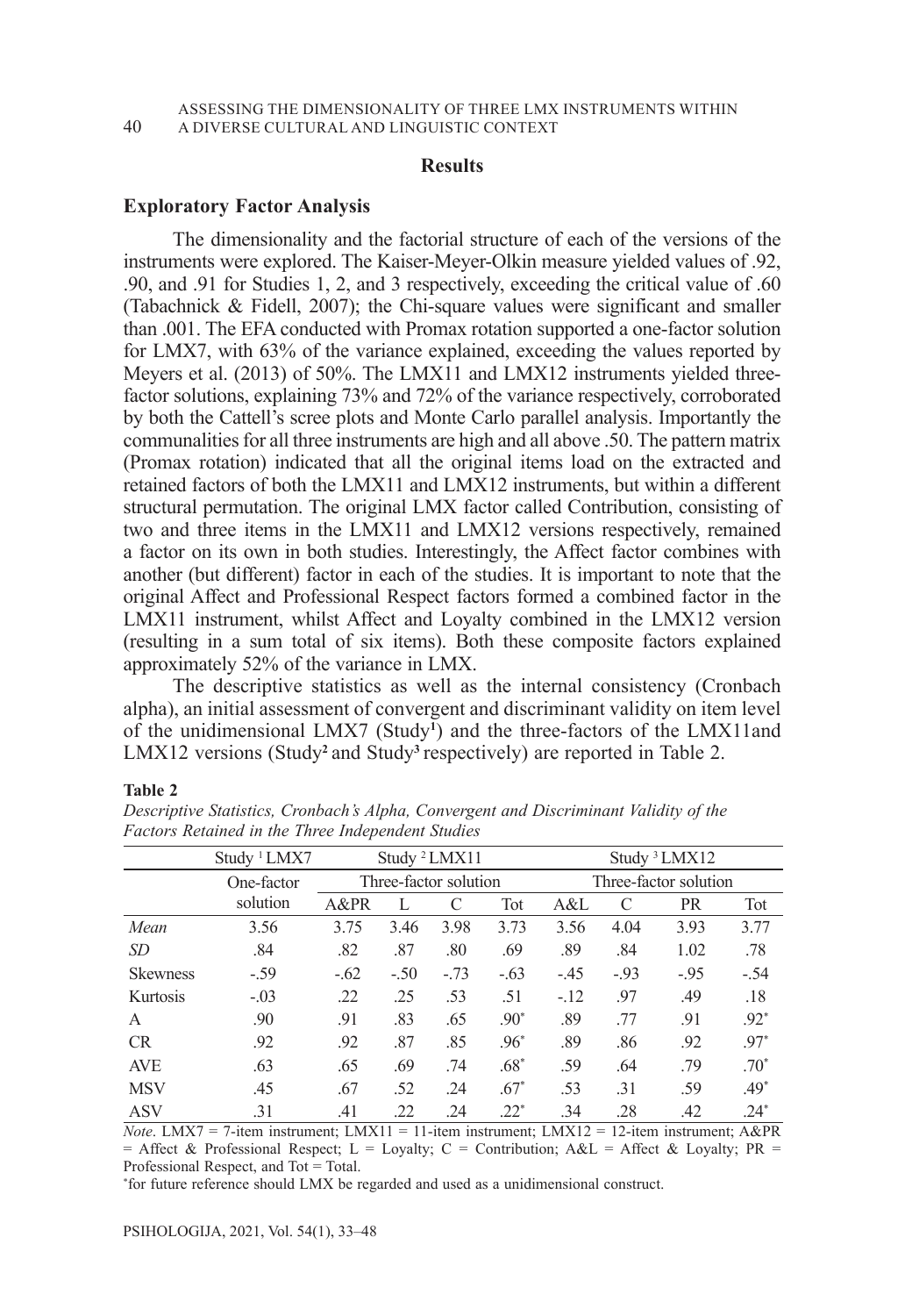All the skewness and kurtosis values reported in Table 2, do not exceed the critical values of 2 and 7, respectively (West et al., 1995), which means that the normality assumption was met for this sample and no data transformations would be required. The Cronbach's alpha coefficients for all the factors as well as the total instruments are regarded as being acceptable if the guideline of  $\alpha$  > .70 (Nunnally & Bernstein, 1994) is applied. Convergent validity of the items was confirmed by means the Composite Reliability (CR) and the Average Variance Extracted (AVE), with critical values of  $> .70$  and  $> .50$  respectively. The discriminant validity of each of the items was further determined by comparing the AVE with the Maximum Shared Variance (MSV). Satisfactory discriminant validly was reported with MSV < AVE and the Average Shared Variance (ASV) is less than the AVE (Hair et al., 2010).

# **Confirmatory Factor Analysis**

The construct validity of the unidimensional LMX7 and the structurally adjusted LMX11and LMX12 versions were assessed by means of a CFA. The results of the models analysed are reported in Table 3.

#### **Table 3**

*Comparison of a Priori Factor Structure for the Three Versions of LMX Instruments*

| Structure: LMX7                                             | $\chi$ 2 | df             | $\chi$ 2/df | <b>CFI</b> | TLI | <b>SRMR</b> | <b>RMSEA</b> |
|-------------------------------------------------------------|----------|----------------|-------------|------------|-----|-------------|--------------|
| One-factor model (all 7 items)                              | 7.41     | $\overline{c}$ | 3.71        | .99        | .99 | .01         | .037         |
| Structure: LMX11                                            | $\chi^2$ | df             | $\chi$ 2/df | <b>CFI</b> | TLI | <b>SRMR</b> | <b>RMSEA</b> |
| One-factor model (all 11 items)                             | 122.46   | 15             | 8.16        | .99        | .97 | .02         | .064         |
| First order structure<br>(3 factor structure)               | 167.09   | 27             | 6.19        | .99        | .98 | .02         | .054         |
| Second order structure<br>(3 factors with secondary factor) | 148.03   | 26             | 5.69        | .99        | .98 | .05         | .052         |
| Structure: LMX12                                            | χ2       | df             | $\chi$ 2/df | CFI        | TLI | <b>SRMR</b> | <b>RMSEA</b> |
| One-factor model (all 12 items)                             | 119.43   | 14             | 13.34       | .99        | .97 | .02         | .057         |
| First order structure<br>(3 factor structure)               | 347.01   | 37             | 9.38        | .98        | .97 | .03         | .060         |
| Second order structure<br>(3 factors with secondary factor) | 208.75   | 35             | 8.02        | .99        | .97 | .03         | .055         |

*Note*. LMX7 = 7-item instrument; LMX11 = 11-item instrument; LMX12 = 12-item instrument; CFI  $=$  comparative fit index;  $TLI = Tucker-Lewis$  index;  $SRMR = standardized$  root mean square residual; RMSEA = root mean square error of approximation.

From Table 3 it is evident that the LMX7 version (unidimensional), reported good fit statistics, with  $\chi^2/df(7.41) = 3.71$ , CFI = .99, RMSEA = .037. Three models were assessed for the multi-dimensional LMX constructs as measured by the LMX11 and LMX12 versions respectively. The best fitting model for both versions, is the second order structure, with the three factors (which differ in terms of composition between the two versions), loading onto a secondary factor.

The fit statistics for the LMX11 version, where the three factors, namely Affect and Professional respect, Loyalty and Contribution load onto the overall LMX factor are  $\chi^2/df(148) = 5.69$ , CFI = .99, RMSEA = .052. The LMX12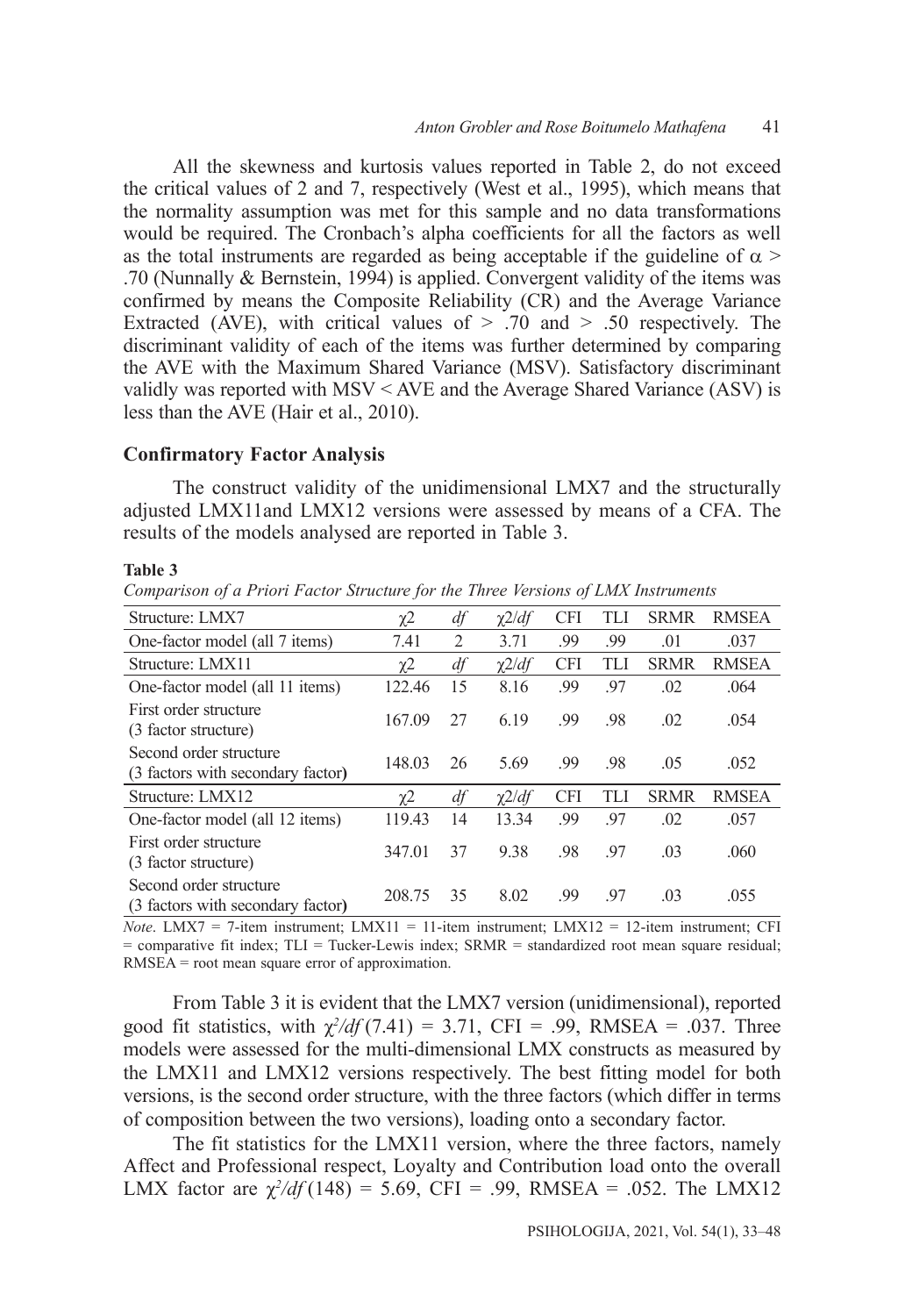#### ASSESSING THE DIMENSIONALITY OF THREE LMX INSTRUMENTS WITHIN 42 A DIVERSE CULTURAL AND LINGUISTIC CONTEXT

version, with Affect and Loyalty, Contribution and Professional respect as factors loading onto the LMX secondary factor was also found to have good fit statistics with  $\chi^2/df(209) = 8.02$ , CFI = .99, RMSEA = .055.

### **External Validity Analysis**

An assessment of external validity of the LMX7 version and the three factor solutions (for LMX11 and LMX12 respectively) by means of correlations with cognate leadership constructs was conducted. The LMX instruments were further assessed for external validity, by means of correlations between their total scores and sub-factors (LMX11 and LMX12) and related organisational behaviour constructs. The results are reported in Table 4.

#### **Table 4**

|                       | reisions by means of correlations with cognate and Kelatea constructs |        |       |        |               |           |         |  |
|-----------------------|-----------------------------------------------------------------------|--------|-------|--------|---------------|-----------|---------|--|
| Version               | Cognate construct                                                     | A&PR   | A&L   | L      | $\mathcal{C}$ | <b>PR</b> | Tot     |  |
| Leadership constructs |                                                                       |        |       |        |               |           |         |  |
| LMX7                  |                                                                       |        |       |        |               |           | .61     |  |
| LMX11                 | Authentic leadership                                                  | .46    |       | .39    | .24           |           | .48     |  |
| LMX12                 |                                                                       |        |       |        |               |           |         |  |
| LMX7                  |                                                                       |        |       |        |               |           | .78     |  |
| LMX11                 | Transformational leadership                                           | .69    |       | .54    | .35           |           | .69     |  |
| LMX12                 |                                                                       |        |       |        |               |           |         |  |
| LMX7                  |                                                                       |        |       |        |               |           |         |  |
| LMX11                 | Effective change leadership                                           |        |       |        |               |           |         |  |
| LMX12                 |                                                                       |        | .34   |        | .20           | .31       | .35     |  |
|                       | Organisational behaviour constructs                                   |        |       |        |               |           |         |  |
| LMX7                  |                                                                       |        |       |        |               |           | .54     |  |
| LMX11                 | Person-organisational fit<br>total score                              | .39    |       | .26    | .29           |           | .40     |  |
| LMX12                 |                                                                       |        | .31   |        | .27           | .33       | .36     |  |
| LMX7                  |                                                                       |        |       |        |               |           | $-.39$  |  |
| LMX11                 | Turnover intention                                                    | $-.35$ |       | $-.18$ | $-.11$        |           | $-.31$  |  |
| LMX12                 |                                                                       |        | $-26$ |        | $-.20$        | $-.27$    | $-0.29$ |  |
| LMX7                  | Psychological contract                                                |        |       |        |               |           | .49     |  |
| LMX11                 | (by the organisation)                                                 | .29    |       | .30    | .30           |           | .35     |  |
| LMX7                  | Perceived organisational                                              |        |       |        |               |           | .29     |  |
| LMX12                 | support                                                               |        | .38   |        | .29           | .37       | .41     |  |
| LMX11                 | Psychological capital                                                 | .30    |       | .21    | .35           |           | .34     |  |
| LMX12                 |                                                                       |        | .37   |        | .39           | .22       | .39     |  |
| LMX7                  |                                                                       |        |       |        |               |           |         |  |
| LMX11                 | Employee engagement                                                   |        |       |        |               |           | .45     |  |
| LMX12                 |                                                                       |        |       |        |               |           |         |  |
| LMX7                  | Job satisfaction                                                      |        |       |        |               |           | .45     |  |
| LMX11                 | Organisational energy                                                 | .42    | .24   | .31    |               |           | .42     |  |

*A Heterotrait-Mono Method Assessment of the External Validity of the Respective LMX Versions by Means of Correlations with Cognate and Related Constructs* 

*Note.* LMX7 = 7-item instrument; LMX11 = 11-item instrument; LMX12 = 12-item instrument; and  $PR =$  Affect and Professional Respect;  $A&L =$  Affect and Loyalty; L = Loyalty; C = Contribution; PR = Professional Respect, and Tot = Total. All correlations =  $p < .05$ .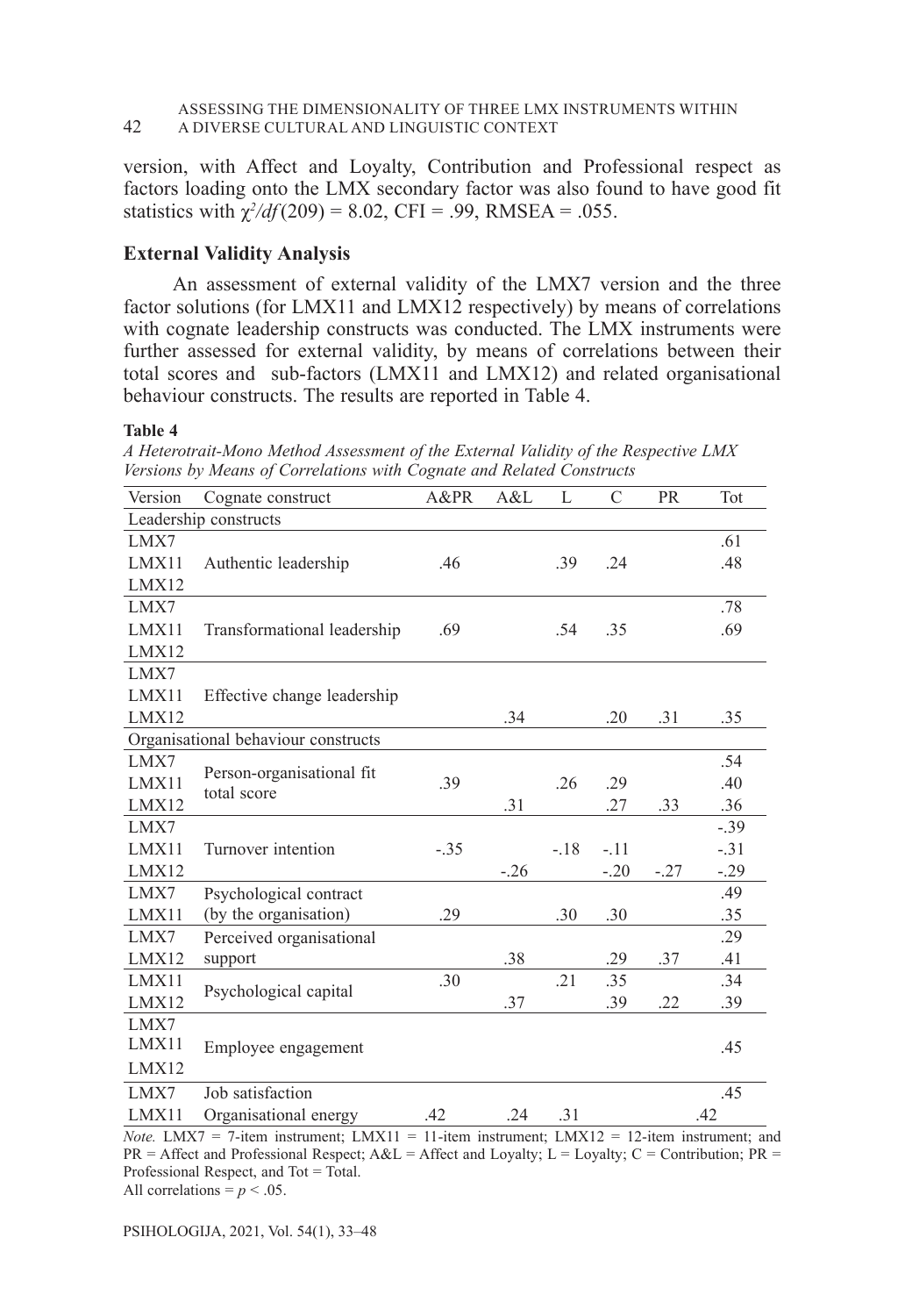The assessment of external validity yielded high correlations between *Transformational leadership* and the *LMX total scores* with .78 (for LMX7) and .69 for LMX11. The subfactors of LMX11 and to some extent the LMX12 also had relatively high correlations with the related measures, with *LMX Contribution* having the lowest correlations, ranging from .20 to .35.

The correlation between the *LMX* total score (LMX12) and the *Effective change leadership* total score is slightly lower than .40 whilst correlations between the total scores of LMX7 and LMX11 and Authentic and Transformational leadership are close to or above .50 (all  $p < .05$ ). That is regarded as a high correlation according to Gregory (2011).

The correlations with the related organisational behaviour constructs range from -.11 to .54. Correlation coefficients reported in the table above support the external validity of all LMX instruments and particularly of their total scores. The obtained correlations are all statistically significant ( $p < .05$ ) and close to or higher than .40, as expected, given the similarity between these constructs and LMX.

### **Discussion**

The main aim of the study was to assess the construct validity of three LMX measures, including the unidimensional LMX7, and the multi-dimensional LMX11 and LMX12 versions, in the culturally and linguistically diverse South African organisational context. This was deemed necessary due to the relatively scarce research on the LMX instruments (outside the USA where it originates from). LMX is a popular leadership construct, regarded to be important as literature and empirical studies indicate that it has a positive effect on employee as well as organisational well-being and performance. It is therefore regularly researched, especially within collectivistic cultures, such as South Africa, where collaboration, respect, and participation are valued. The challenge however, is that researchers mainly use instruments developed and validated in foreign countries, and use them in their original form, assuming that they will provide valid and accurate measurements of studied phenomena. This situation is further exacerbated by the fact that South Africa is a very diverse country, in terms of cultures and especially languages (11 official languages), with most citizens not speaking English as their first language. This might have an impact on research results obtained by means of surveys, as it is usually (just like the three LMX versions) administered in English.

It was not intended in this study to explore what LMX entails within the South African culture (based on the emic approach), but rather to assess the suitability of the original three versions of instruments, thus from an etic stance. These instruments are the 7-item instrument (LMX7) (unidimensional) developed by Graen and Uhl-Bien (1995), and the 12-item (LMX12) and 11 item (LMX11) instruments that are exactly the same, except for one additional item in the 12-item instrument. Both of these instruments were developed by Liden and Maslyn (1998), and consist of four factors, namely Affect, Loyalty, Contribution, and Professional Respect. The developers have reported acceptable psychometric properties for all three instruments.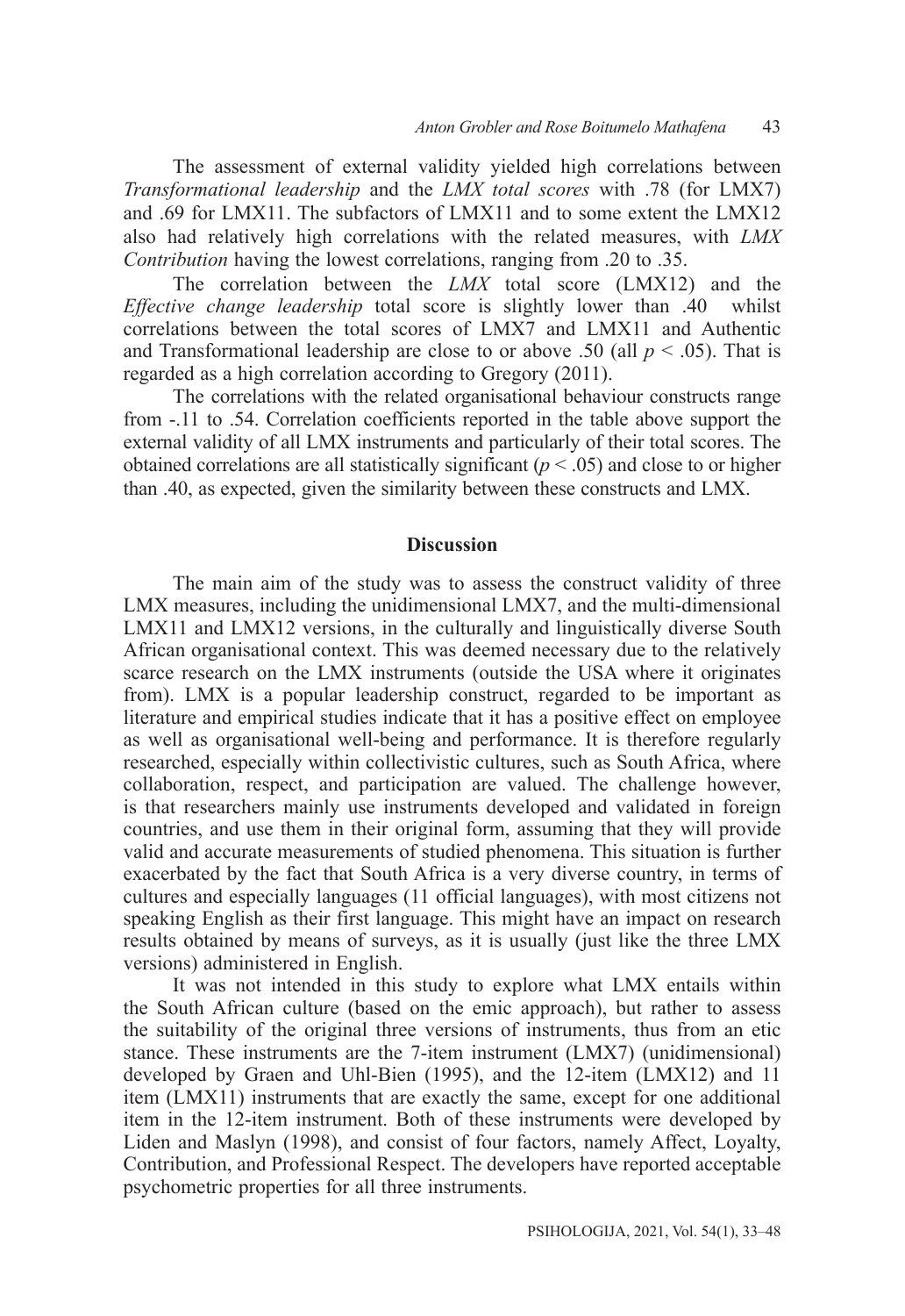### ASSESSING THE DIMENSIONALITY OF THREE LMX INSTRUMENTS WITHIN 44 A DIVERSE CULTURAL AND LINGUISTIC CONTEXT

In order to assess the instruments' cross-cultural equivalence, dimensionality, and factor structure an EFA and a CFA were performed, together with the assessment of external validity, on item as well as factor / construct level.

To summarise the results, the LMX7 was confirmed to be unidimensional, with good fit statistics and good external validity regarding the LMX overall unidimensional construct. This has been determined through the correlations with cognate leadership constructs, such as Authentic and Transformational leadership, and related organisational behaviour constructs, such as personorganisational fit, employee engagement, etc.

The LMX11 and LMX12 both yielded three factor solutions, in contrast with the original four factor solution by Liden and Maslyn (1998), explaining close to 52% of the variance respectively. The respective three factor solutions are however different, with the Affect factor combines with another (but different) factor in each of the studies. It is important to note that the original Affect and Professional respect factors formed a combined factor in LMX11, whilst Affect and Loyalty combined in LMX12 (resulting in a sum total of six items). This finding supports Graen et al.'s (1995) opinion that the LMX instrument and its item composition remains to be controversial. The empirical findings of this study resonate with those of Liden and Maslyn (1998) (combining Affect and Loyalty items) which they contribute, (probably also relevant for the South African population), to the respondents not able to distinguish the between the items that loaded on the impacted dimensions. The factors that formed a combined factor, namely Affect and Loyalty and to some effect Professional Respect have subjective characteristics which might be difficult to distinguish, even more so in a context where English is not necessarily the respondents first language. This is opposite to the objective and performance related dimension of Contribution which remained consistent across both studies.

The process followed with the LMX7 to assess structural validity was repeated for the LMX11 and LMX12 instruments, with both meeting the requirement, especially the overall scores (thus the respective LMX total scores). This was also confirmed through the CFA, where both instruments reported good fit with the best fitting model being the secondary model. This entails that the three factors (which differ between the LMX11 and LMX12), and all the original items, load onto a secondary factor, namely LMX as an overall construct.

The findings of this study therefore suggest that all three versions of the instruments can be used with confidence within the South African context, but the multi-dimensionality of the LMX11 and LMX12 should be handled with caution. It is recommended that LMX rather be analysed as a secondary factor, thus the subfactors loading onto the overall construct of LMX. The original sub-factors and even the factors extracted and confirmed in this study should not be used and analysed in isolation due to the inconsistent results found in this study. It is therefore prudent to analyse and interpret the LMX total score. The level of measurement invariance or equivalence between the results reported in this study, and that of the original US study seems only to be on the LMX total scores, and not the respective subfactors.

The critical finding of this study relates to construct validity and specifically the transferability of the LMX measurement (and probably for other instruments) from the USA to the South African context.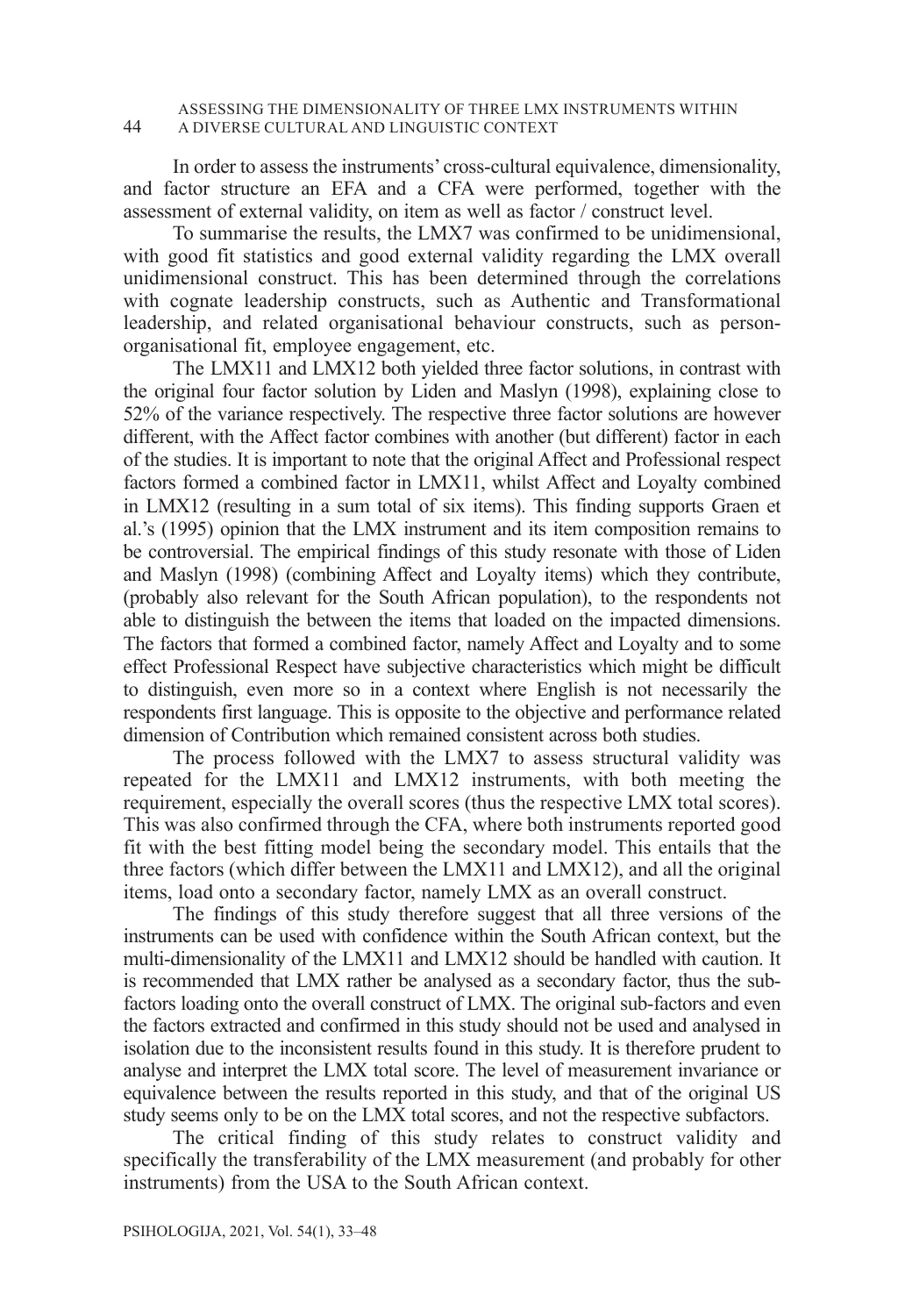The applicability of the multi-dimensional scales should be explored through extensive research within different contexts, to increase the understanding of how the various dimensions are understood and interpreted. This is specifically applicable where the population does not speak English as a first language. In terms of LMX, Rockstuhl et al. (2012) suggests extended research on the role of culture in LMX, more specifically from a vertical collectivistic view point. The etic approach followed by the study preserved the originality of the instruments with its items, which has the potential of creating a cultural, language and contextual distance or remoteness. A true emic study defining or redefining LMX in South Africa might yield rich, sensitive and insightful knowledge of LMX.

Methodologically, the study presents with some imperfections as most contemporary organisational and leadership studies which rely on the selfreporting of the participants. The study is confined to a cross- sectional design approach, although the data was collected within the same population, but with three different samples. Longitudinal studies, utilising the same sample would substantially corroborate the findings and conclusions of this study. The unit of analysis could be a concern as the study focused on the employee's perceptions of the quality of exchanges, and not the managerial perceptions of the relationship. The limitations, notwithstanding the findings presents the three LMX instruments as credible and applicable to the applied settings.

In conclusion, the item wording, the number of items as well as the scale (the difference in the five-point Likert scales used) do not matter, as all three instruments were found to possess construct validity. The structural configuration of the multi-dimensional instruments is however sensitive to the context, as the EFA and the CFA yielded a different structural configuration for the multidimensional instruments.

Finally, the practical and academic contribution provided by the study is a validated measure to be used by scholars and researchers in South Africa, and more specifically the 7-item instrument and the overall, combined LMX scores for the multi-dimensional instruments. This study emphasises the context sensitivity of surveys, especially when it measures constructs with instruments that are imported. This should serve as caution to all researchers to merely use an instrument developed in and for a different context (especially first language and culture), without validating it for their specific population. It may not only raise scientific challenges, but also ethical and academic professional questions.

### **References**

Abdallah-Pretceille, M. (2006). Interculturalism as a paradigm for thinking about diversity, *Intercultural Education*, *17*(5), 475–483.

- Abosag, I., & Naudé, P. (2014). Development of special forms of B2B relationships: Examining the role of interpersonal liking in developing Guanxi and Et-Moone relationships. *Industrial Marketing Management 43*, 887–896.
- Anitha, J. (2014). Determinants of employee engagement and their impact on employee performance. *International Journal of Productivity and Performance Management*, *63*(3), 308–323.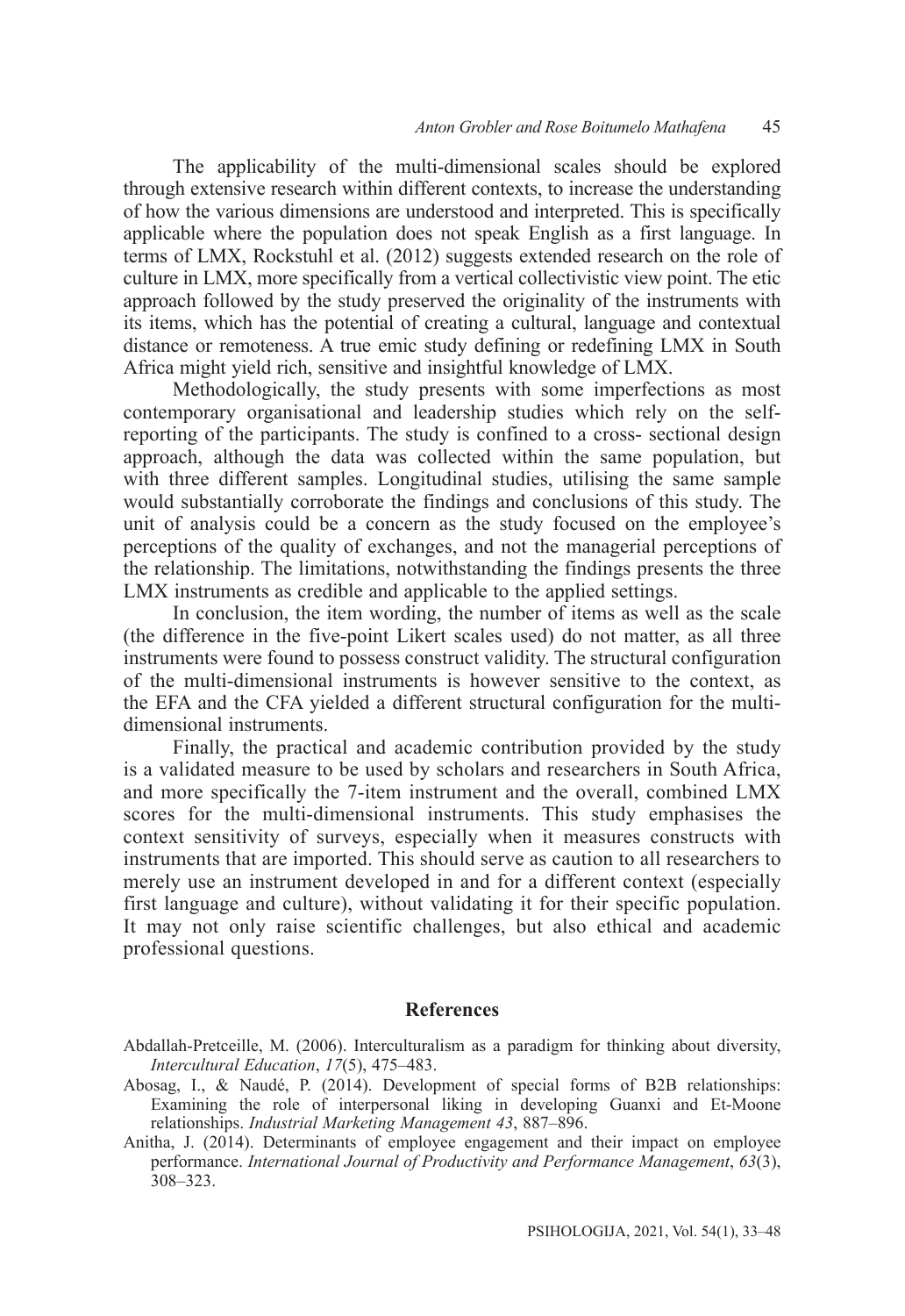#### ASSESSING THE DIMENSIONALITY OF THREE LMX INSTRUMENTS WITHIN 46 A DIVERSE CULTURAL AND LINGUISTIC CONTEXT

- Cohen, R. J., Swerdlik, M. E., & Sturman, E. D. (2013). *Psychological testing and assessment: An introduction to test and measurement* (8<sup>th</sup>ed.). McGraw-Hill.
- Dansereau, F., Graen, G. B., & Haga, W. (1975). A vertical dyad linkage approach to leadership in formal organizations. *Organizational Behavior and Human Performance, 13*, 46–78.
- Dienesch, R. M., & Liden, R. C. (1986). LMX model of leadership: A critique and further development. *Academy of Management Review*, *11*, 618–634.
- Els, C., Viljoen, J., De Beer, L., & Brand-Labuschagne, L. (2016). The mediating effect of Leader-Member Exchange between strengths use and work engagement. *Journal of Psychology in Africa*, *26*(1), 22–28.
- Graen, G. B., & Cashman, J. (1975). A role-making model of leadership in formal organizations: A developmental approach, In J. G. Hunt, & L. L. Larson (Eds.), *Leadership Frontiers* (pp. 143–166). Kent State University Press.
- Graen, G. B., & Scandura, T. (1987). Toward a psychology of dyadic organizing. In: B. Staw, & L.L. Cumming (Eds.), *Research in Organizational Behavior, 9*, 175–208.
- Graen, G. B., & Uhl-Bien, M. (1995). Relationship-Based Approach to Leadership: Development of Leader–Member Exchange (LMX) Theory of Leadership Over 25 Years: Applying a Multi-Level, *Multi-Domain Perspective. Leadership Quarterly*, *6*(2), 219–247.
- Gregory, R. J. (2011). *Psychological testing: History, principles, applications*. Pearson Education.
- Greguras, G. J., & Ford, J. M. (2006). An examination of the multidimensionality of supervisor and subordinate perceptions of leader–member exchange. *Journal of Occupational and Organizational Psychology*, *79*, 433–465.
- Gu, Q., Tang, T. L., & Jiang, W. (2015). Does Moral Leadership Enhance Employee Creativity? Employee Identification with Leader and Leader–Member Exchange (LMX) in the Chinese Context. *Journal of Business Ethics*, *126*, 513–529.
- Hair, J. F., Black, W. C., Babin, B. J., & Anderson, R. E. (2010). *Multivariate data analysis. a global perspective* (7thed.). Pearson.
- Hawke, A., & Heffernan, T. (2006). Interpersonal liking in lender-customer relationships in the Australian banking sector*. International Journal of Bank Marketing*, *24*(3), 140–157.
- Hofstede, G. (2011). Dimensionalizing Cultures: The Hofstede Model in Context. *Online Readings in Psychology and Culture, 2*(1), 1–26.
- Howell, J.M., & Hall-Merenda, K.E. (1999). The ties that bind: The impact of leader- member exchange, transformational and transactional leadership, and distance on predicting follower performance. *Journal of Applied Psychology*, *84*, 680–694.
- Isaacs, G., & Grobler, A (in press). Organisational change: The role of effective change management on the Psychological Capital of employees. *Journal of Corporate and Industrial Change*.
- IBM Corp. (2017). *IBM SPSS Statistics for Windows, Version 25.0.* Armonk, NY: IBM Corp.
- Jing-Zhou, P., & Wen-Xia, Z. (2011). Under dual perspective of work exchange and social exchange: The study of impact of LMX on affective commitment. *Nankai Business Review International*, *2*(4), 402–417.
- Lee, K., Scandura, T. A., & Sharif, M. M. (2014). Cultures have consequences: A configural approach to leadership across two cultures. *The Leadership Quarterly*, *25*(4), 692–710.
- Liden, R. C., & Maslyn, J. M. (1998). Multidimensionality of leader-member exchange: An empirical assessment through scale development. *Journal of Management*, *24*, 43–72.
- Martin, R., Guillaume, Y., Thomas, G., Lee, A., & Epitropaki, O. (2016). Leader Member Exchange (LMX) and performance: a meta-analytic review. *Personnel Psychology*, *69*(1), 67–121.
- Meyers, L. S., Gamst, G., & Guarino, A. J. (2013). *Applied multivariate research. Design and interpretation* (2nded.). Sage.
- Milner, K., Katz, L., Fisher, J., & Notrica, V. (2007). Gender and the quality of the leadermember exchange: Findings from a South African organisation. *South African Journal of Psychology*, *37*(2), 316–329.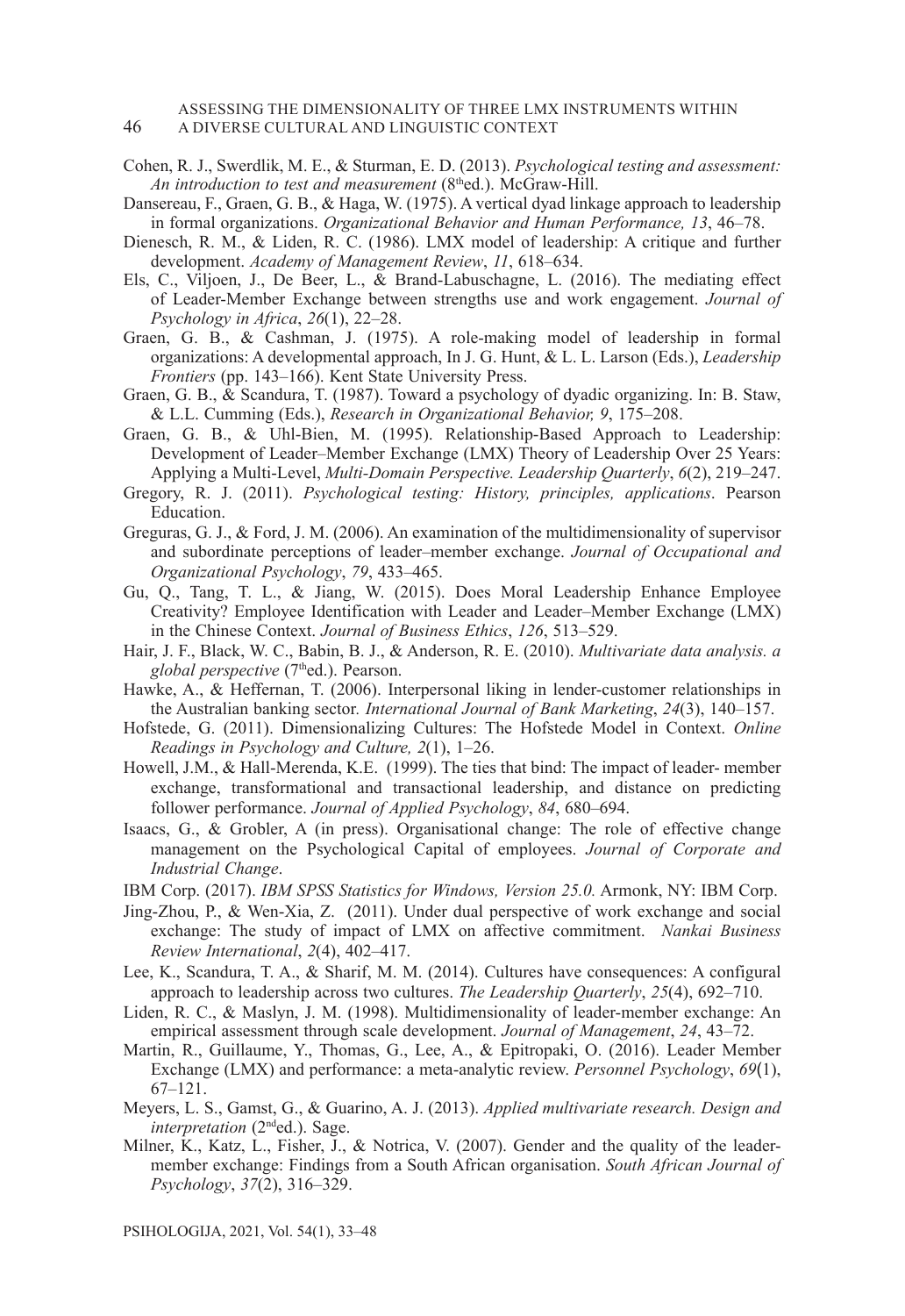Motowildo, S. J., Borman, W. C., & Schmit, M. J. (1997). A Theory of Individual differences in Task and Contextual Performance. *Human Performance*, *10*(2), 71–83.

Nunnally, J. C., & Bernstein, I. H. (1994). *Psychometric theory* (3<sup>rd</sup>ed.). McGraw-Hill.

- Podsakoff, P. M., MacKenzie, S. B., Moorman, R. H., & Fetter, R. (1990). Transformational leader behaviors and their effects on followers' trust in leader, satisfaction, and organizational citizenship behaviors. *Leadership Quarterly*, *I*, 107–142.
- Podsakoff, P. M., MacKenzie, S. B., & Moorman, R. H. (1996). Transformational Leader Behaviors and Substitutes for Leadership as Determinants of Employee Satisfaction, Commitment, Trust, and Organizational Citizenship *Behaviors. Journal of Management*, *22*(2), 259–298.
- Radstaak, M., & Hennes, A. (2017). Leader–member exchange fosters work engagement: The mediating role of job crafting. *SA Journal of Industrial Psychology.*sajip.v43. i0.1458.
- Rockstuhl, T., Dulebohn, J. H., Ang, S., & Shore, L. M. (2012). Leader–Member Exchange (LMX) and Culture: A Meta-Analysis of Correlates of LMX Across 23 Countries. *Journal of Applied Psychology*, *97*(6), 1097–1130.
- Schriesheim, C. A., Castro, S. L., & Cogliser, C. C. (1999). Leader–member exchange (LMX) research: A comprehensive review of theory, measurement, and data-analytic practices. *The Leadership Quarterly*, *10*(1), 63–113.
- Sin, H., Nahrgang, J. D., & Morgeson, F. P. (2009). Understanding Why They Don't See Eye to Eye: An Examination of Leader–Member Exchange (LMX) Agreement. *Journal of Applied Psychology*, *94*(4), 1048–1057.
- Stewart, W., & Heather M. (2012). Authentic Leadership, Leader-Member Exchange, and Organizational Citizenship Behavior: A Multilevel Analysis. *Theses, Dissertations, & Student Scholarship: Agricultural Leadership, Education & Communication Department*, 91. https://digitalcommons.unl.edu/aglecdiss/91
- Tabachnick, B. G., & Fidell, L. S. (2007). *Using multivariate statistics* (5<sup>th</sup> ed.). Pearson.
- Uhl-Bien, M., Riggio, R. E., Lowe, K. B., & Carsten, M. K. (2014). Followership theory: A review and research agenda, *The Leadership Quarterly*, *25*(1), 83–104.
- Van der Colff, L. (2003). Leadership lessons from the African tree. *Management Decision*, *41*(3), 257–261.
- Volmer, J., Niessen, C., Spurk, D., Linz, A., & Abele, A. E. (2011). Reciprocal Relationships between Leader–Member Exchange (LMX) and Job Satisfaction: A Cross-Lagged Analysis. Applied Psychology: *An International Review*, *60*(4), 522–545.
- Volmer, J., Spurk, D., & Niessen, C. (2011). Leader–member exchange (LMX), job autonomy, and creative work involvement, *The Leadership Quarterly*, *23*(3), 456–465
- Walumbwa, F., Avolio, B., Gardner, W., Wernsing, T., & Peterson, S. (2008). LMX: Development and Validation of a Theory-Based Measure. *Management Department Faculty Publications*, Paper 24.
- Walumbwa, F. O., Mayer, D. M., Wang, P., Wang, H., Workman, K., & Christensen, A. L. (2011). *Linking ethical leadership to employee performance: The roles of leader–member exchange, self-efficacy, and organizational identification.* Cornell University, School of Hotel Administration site: http://scholarship.sha.cornell.edu/articles/762.
- Wang, H., Law, K. S., Hackett, R. D., Wang, D., & Chen, Z. X. (2005). Leader-member exchange as a mediator of the relationship between transformational leadership and followers' performance and organizational citizenship behavior. *Academy of Management Journal*, *48*, 420–432.
- Wang, H., Sui, Y., Luthans, F. Wang, D., & Wu, Y. (2012). Impact of authentic leadership on performance: Role of followers' positive psychological capital and relational processes. *Journal of Organizational Behavior*, *35*(1), 5–21.
- West, S. G., Finch, J. F. & Curran, P. J. (1995). Structural equation models with non-normal variables: Problems and remedies, In R. H. Hoyle. (Ed.), *Structural equation modelling: Concepts, issues, and applications,* (pp. 159–176), Sage.